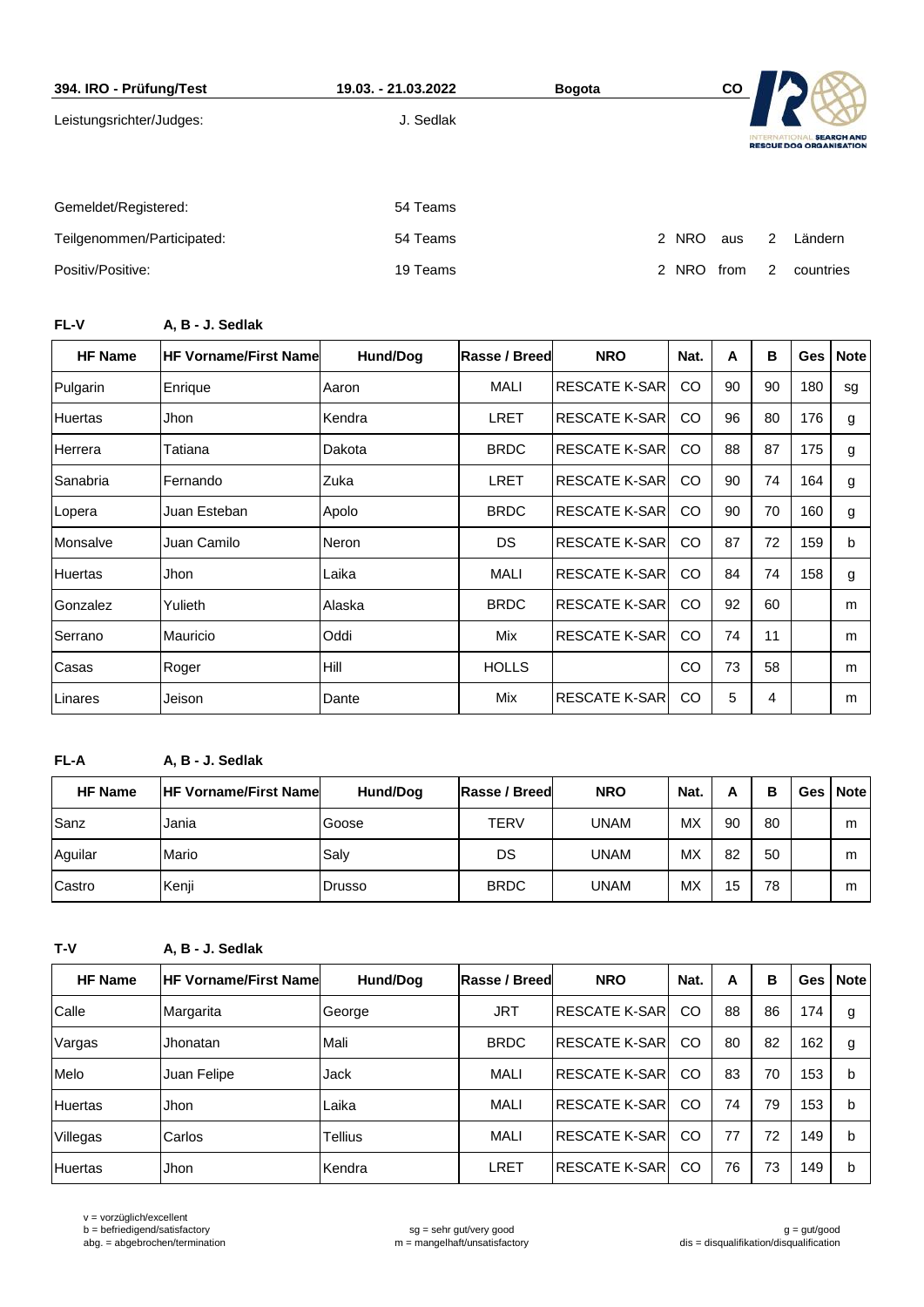

| Casas     | Roger        | Hill        | <b>HOLLS</b>  |                      | CO | 56             | 93       | 149 | b            |
|-----------|--------------|-------------|---------------|----------------------|----|----------------|----------|-----|--------------|
| Quintero  | Wilfer       | Gaia        | <b>MALI</b>   | <b>RESCATE K-SAR</b> | CO | 72             | 70       | 142 | $\mathsf{b}$ |
| Correa    | Hilda        | Mia         | <b>BRDC</b>   | <b>RESCATE K-SAR</b> | CO | $\overline{7}$ | 77       | 84  | sg           |
| Pulgarin  | Enrique      | Haru        | <b>MALI</b>   | <b>RESCATE K-SAR</b> | CO | 91             | 94       |     | m            |
| Lopera    | Juan Esteban | Apolo       | <b>BRDC</b>   | <b>RESCATE K-SAR</b> | CO | 90             | 64       |     | m            |
| Martínez  | Francisco    | Kira        | <b>MALI</b>   | <b>RESCATE K-SAR</b> | CO | 80             | 56       |     | m            |
| Hernandez | Ivan         | Kaly        | <b>HOLLS</b>  | <b>RESCATE K-SAR</b> | CO | 77             | 53       |     | m            |
| Martínez  | <b>Byron</b> | Toby        | <b>LRET</b>   | <b>RESCATE K-SAR</b> | CO | 77             | 58       |     | m            |
| Murillo   | Jhon James   | Darko       | <b>HOLLS</b>  | <b>RESCATE K-SAR</b> | CO | 75             | 62       |     | m            |
| Montoya   | Mauricio     | Max         | <b>JRT</b>    | <b>RESCATE K-SAR</b> | CO | 75             | 14       |     | m            |
| Sanchez   | Ricardo      | Danzka      | <b>STAFFT</b> | <b>RESCATE K-SAR</b> | CO | 72             | 9        |     | m            |
| Serrano   | Mauricio     | Oddi        | Mix           | <b>RESCATE K-SAR</b> | CO | 72             | 52       |     | m            |
| Medina    | Sandra       | <b>Isis</b> | <b>BRDC</b>   | <b>RESCATE K-SAR</b> | CO | 71             | 5        |     | m            |
| Gomez     | David        | Ares        | <b>BRDC</b>   | <b>RESCATE K-SAR</b> | CO | 70             | 44       |     | m            |
| Monsalve  | Juan Camilo  | Neron       | DS            | <b>RESCATE K-SAR</b> | CO | 58             | 63       |     | m            |
| Pulgarin  | Enrique      | Aaron       | <b>MALI</b>   | <b>RESCATE K-SAR</b> | CO | 54             | 94       |     | m            |
| Gonzalez  | Yulieth      | Alaska      | <b>BRDC</b>   | <b>RESCATE K-SAR</b> | CO | 51             | 78       |     | m            |
| Herrera   | Tatiana      | Dakota      | <b>BRDC</b>   | RESCATE K-SAR        | CO | 21             | 83       |     | m            |
| Sanabria  | Fernando     | Zuka        | <b>LRET</b>   | <b>RESCATE K-SAR</b> | CO | 12             | 74       |     | m            |
| Valencia  | Juan         | Khloe       | DS            | <b>RESCATE K-SAR</b> | CO | 5              | 8        |     | m            |
| Linares   | Jeison       | Dante       | Mix           | <b>RESCATE K-SAR</b> | CO | 4              | $\Omega$ |     | m            |
| Moncada   | Guillermo    | Axel        | <b>MALI</b>   | <b>RESCATE K-SAR</b> | CO | 3              | 56       |     | m            |

**T-A A, B - J. Sedlak**

| <b>HF Name</b> | <b>IHF Vorname/First Namel</b> | Hund/Dog       | Rasse / Breed | <b>NRO</b>      | Nat. | A   | в  | <b>Ges</b> | <b>Note</b> |
|----------------|--------------------------------|----------------|---------------|-----------------|------|-----|----|------------|-------------|
| Castro         | Kenji                          | <b>IDrusso</b> | <b>BRDC</b>   | <b>UNAM</b>     | MX   | 172 | 91 | 263        | g           |
| Sanz           | Jania                          | Goose          | <b>TERV</b>   | <b>UNAM</b>     | MX   | 121 | 55 |            | m           |
| Muñoz          | Hanny                          | Milú           | <b>BRDC</b>   | IRESCATE K-SARI | CO   | 111 | 75 |            | m           |
| Aguilar        | Mario                          | Saly           | DS            | <b>UNAM</b>     | MX   | 104 | 73 |            | m           |
| Tamayo         | Roberto                        | Zeus           | MALI          | IRESCATE K-SARI | CO   | 64  | 78 |            | m           |
| <b>Rondón</b>  | David                          | Sakura         | MALI          | IRESCATE K-SARI | CO   | 14  | 81 |            | m           |